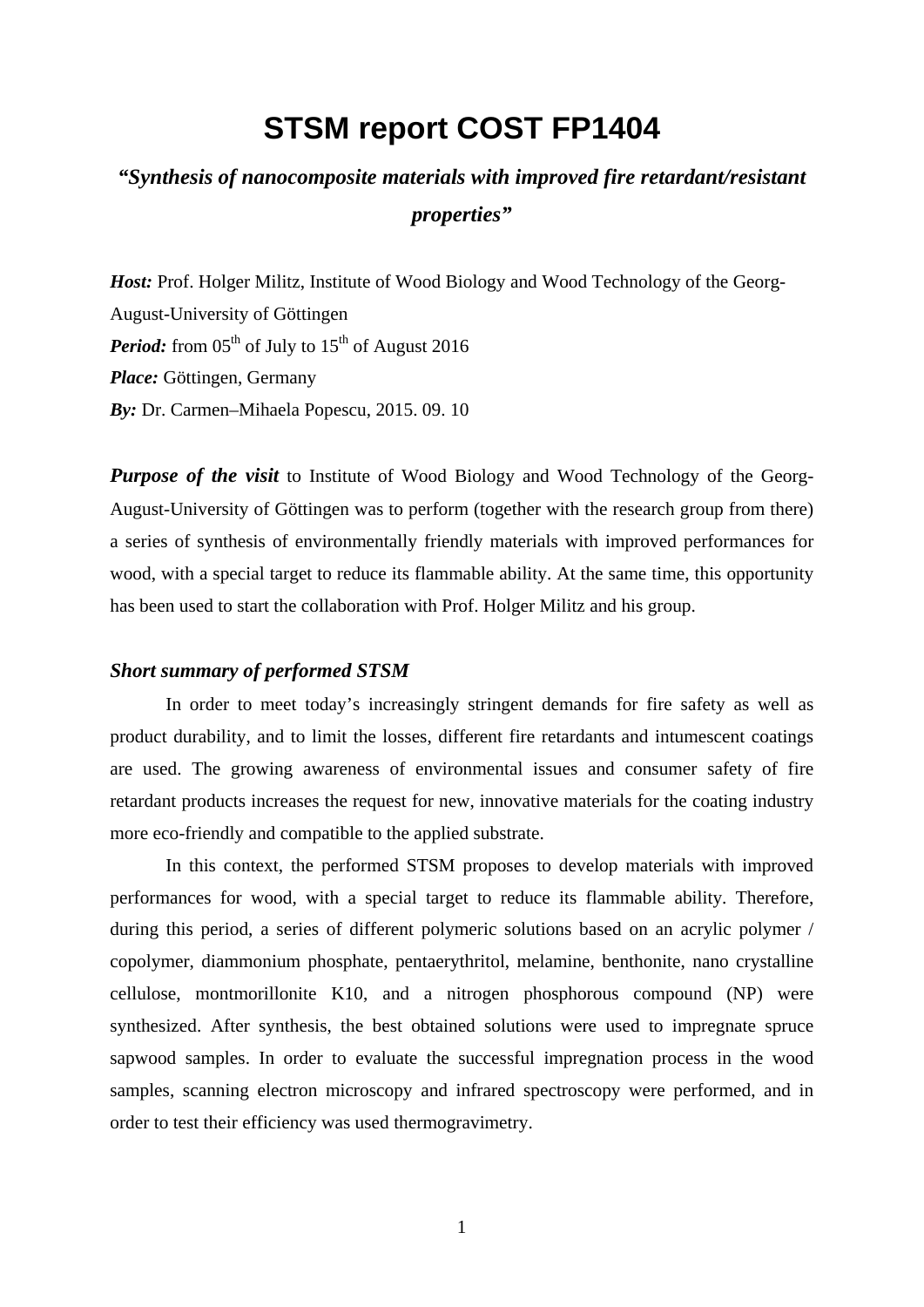The project of the Short Term Scientific Missions (Exchange visits) in the COST Action FP1404 framework was also used to start the collaboration with Prof. Holger Militz at the Institute of Wood Biology and Wood Technology of the Georg-August-University of Göttingen.

## *Description of the main results obtained*

During the mentioned STSM a series of polymer composites were synthesized, by varying both the polymer matrix and the composition of the listed materials (see Table 1).

| Name                           | I              | $_{\rm II}$    | $\mathbf{III}$ | IV             | V              | VI            | <b>VII</b> | <b>VIII</b>   | IX             | Observation                        | Impreg.<br>wood |
|--------------------------------|----------------|----------------|----------------|----------------|----------------|---------------|------------|---------------|----------------|------------------------------------|-----------------|
| Sa                             |                | $---$          |                |                |                |               |            |               |                | $c = 10%$                          | yes             |
| $\overline{\text{Sb}}$         | $\overline{a}$ |                |                |                |                |               |            |               |                | $c=10%$                            | yes             |
| $\rm III$                      |                |                |                |                |                |               |            |               |                | $c = 20%$                          | yes             |
| IV                             |                |                |                | $-$            |                |               |            |               |                | $c = 1\%$                          |                 |
| $\overline{\mathbf{V}}$        |                |                |                |                | $\frac{1}{2}$  |               |            |               |                | $c = 10%$                          |                 |
| VI                             |                |                |                |                |                |               |            |               |                | $c = 0.5%$                         |                 |
| <b>VII</b>                     |                |                |                |                |                |               |            |               |                | $c = 1%$                           |                 |
| $\overline{\text{VIII}}$       |                |                |                |                |                |               |            | $\frac{1}{2}$ |                | $c = 0,5%$                         |                 |
| IX                             |                |                |                |                |                |               |            |               | $\overline{a}$ | $c = 5%$                           |                 |
| Sc                             |                |                | $\overline{a}$ | $\overline{a}$ | $\overline{a}$ |               |            |               |                | $57.1\% : 14.3\% : 28.6\%, c=5\%$  | yes             |
| $\overline{S1}$                |                | $ -$           | $---$          |                |                |               |            |               |                | 71.5%: 28.5%, c=11.6%              | yes             |
| $\overline{S2}$                |                | $---$          | $---$          |                | $---$          |               |            |               |                | $60.9\%: 26.3\%: 12.8\%, c=11.5\%$ |                 |
| $\overline{S3}$                | $-$            |                | $---$          |                |                |               |            |               |                | $71.4\%: 28.6\%, c=11.6\%$         |                 |
|                                |                |                |                |                |                |               |            |               |                | separation                         |                 |
| <b>S4</b>                      |                | $-$ --         | $-$ --         | ш.,            | $\sim$         |               |            |               |                | $61\%: 24.4\%: 12.2\%: 2.4\%$ ,    | yes             |
|                                |                |                |                |                |                |               |            |               |                | $c = 9.1\%$                        |                 |
| S <sub>5</sub>                 |                | $---$          | ---            | $\overline{a}$ | $---$          |               | $---$      |               |                | $60.2\%: 24.1\%: 12.1\%: 2.4\%:$   |                 |
|                                |                |                |                |                |                |               |            |               |                | $1.2\%$ , c=8.3%                   |                 |
| S <sub>6</sub>                 |                | ---            | $---$          | $---$          | ---            | $---$         |            |               |                | $58.1\%:23.2\%:11.6\%:5.8\%:$      |                 |
|                                |                |                |                |                |                |               |            |               |                | $1.2\%$ ,                          |                 |
|                                |                |                |                |                |                |               |            |               |                | $c = 6.2\%$                        |                 |
| S7                             |                | ---            |                |                |                |               |            |               | $---$          | $66.6\%:33.4\%, c=13.6\%$          | yes             |
|                                |                |                |                |                |                |               |            |               |                | for wood impregnation diluted      |                 |
|                                |                |                |                |                |                |               |            |               |                | 50:50 with water                   |                 |
| ${\rm S}8$                     |                | $\overline{a}$ |                |                |                | $\frac{1}{2}$ |            |               | $\overline{a}$ | 65.8%: 32.9%: 1.3%, c=10.2%        |                 |
| $\overline{S9}$                | $---$          |                |                |                |                |               |            |               | $\frac{1}{2}$  | 66.6%: 33.4%, c=13.6%              | yes             |
| $\overline{$}$ S <sub>10</sub> | ---            |                |                |                |                | ---           |            |               | $\cdots$       | 65.8%: 32.9%: 1.3%, c=10.2%        |                 |
|                                |                |                |                |                |                |               |            |               |                | Phase separation                   |                 |
| <b>S11</b>                     | /VII           |                | ---            |                |                |               |            |               |                | used CNC in the polymerisation     |                 |
|                                |                |                |                |                |                |               |            |               |                | process, after added DAPH          |                 |
|                                |                |                |                |                |                |               |            |               |                | precipitation oft he polymer       |                 |
| S <sub>12</sub>                |                | $\frac{1}{2}$  | $---$          | $\frac{1}{2}$  | $---$          |               | $---$      |               |                | $58.1\%:23.2\%:11.6\%:5.8\%:$      | yes             |
|                                |                |                |                |                |                |               |            |               |                | $1.2\%$ , c=6.6%                   |                 |
| S13                            | $---$          |                | ---            | $- - -$        | $---$          |               | ---        |               |                | $59.1\%: 23.7\%: 2.4\%: 11.8\%:$   |                 |

Table 1. Prepared polymeric solutions and impregnated wood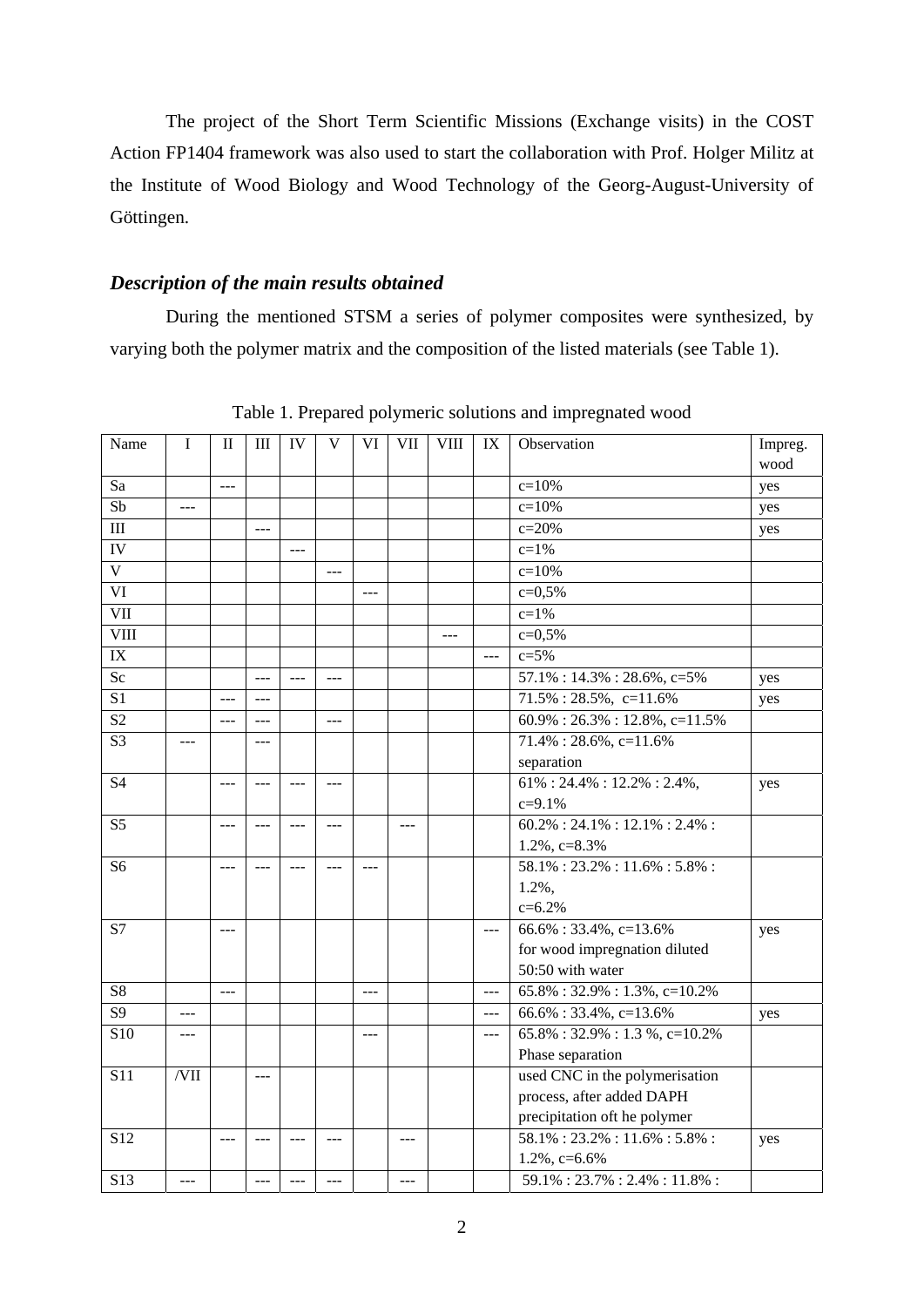|                                                          |      |         |       |       |     |  |                            |     |  | $3\%$ , c=6.1%                                |     |  |
|----------------------------------------------------------|------|---------|-------|-------|-----|--|----------------------------|-----|--|-----------------------------------------------|-----|--|
| S14                                                      |      |         |       |       |     |  |                            |     |  | 59.1%: 23.7%: 2.4%: 11.8%:                    |     |  |
|                                                          |      |         |       |       |     |  |                            |     |  | $3\%, c=6.1\%$                                |     |  |
|                                                          |      |         |       |       |     |  |                            |     |  | Phase separation                              |     |  |
| S <sub>15</sub>                                          |      |         |       |       |     |  |                            |     |  | $\overline{58.8\%}: 23.5\% : 5.9\% : 11.8\%,$ |     |  |
|                                                          |      |         |       |       |     |  |                            |     |  | $c = 7.5%$                                    |     |  |
|                                                          |      |         |       |       |     |  |                            |     |  | Oil phase separation - polymer at             |     |  |
|                                                          |      |         |       |       |     |  |                            |     |  | the surface !?                                |     |  |
| S <sub>16</sub>                                          |      |         |       | ---   |     |  |                            |     |  | $66.7\%:26.6\%:6.7\%,c=7.2\%$                 |     |  |
|                                                          |      |         |       |       |     |  |                            |     |  | Oil phase separation but not that             |     |  |
|                                                          |      |         |       |       |     |  |                            |     |  | pronounced as in the previous case            |     |  |
| S17                                                      |      |         | $---$ | $---$ | --- |  |                            |     |  | 55.6%: 22.2%: 11.1%, c=5.5%                   | yes |  |
| S18                                                      |      | $ -$    | ---   |       |     |  | ---                        | --- |  | $70.4\%: 28.2\%: 1.4\%, c=8.9\%$              | yes |  |
| S <sub>19</sub>                                          |      |         |       |       |     |  |                            |     |  | $70.4\%: 28.2\%: 1.4\% \text{ c}=8.9\%$       |     |  |
|                                                          |      |         |       |       |     |  |                            |     |  | Oil phase separation at the surface           |     |  |
|                                                          |      |         |       |       |     |  |                            |     |  | of the solution                               |     |  |
| S <sub>20</sub>                                          |      | $- - -$ | ---   | ---   |     |  |                            | --- |  | $65.8\%: 26.3\%: 6.6\%: 1.3\%,$               | yes |  |
|                                                          |      |         |       |       |     |  |                            |     |  | $c = 5.8%$                                    |     |  |
| S <sub>21</sub>                                          |      |         |       |       |     |  |                            |     |  | $35.6\% : 54.8\% : 7.5\% : 2.1\%$             | yes |  |
|                                                          |      |         |       |       |     |  |                            |     |  | $c = 5.6%$                                    |     |  |
| S <sub>22</sub>                                          | /VII |         |       | ---   |     |  |                            |     |  | used CNC in the polymerisation                |     |  |
|                                                          |      |         |       |       |     |  |                            |     |  | process, after added DAPH and                 |     |  |
|                                                          |      |         |       |       |     |  |                            |     |  | <b>MEL</b>                                    |     |  |
|                                                          |      |         |       |       |     |  |                            |     |  | precipitation of the polymer                  |     |  |
| I - poly buthyl methacrylate<br>II - methacrylic acid 23 |      |         |       |       |     |  |                            |     |  |                                               |     |  |
| III - diamonnium phosphate                               |      |         |       |       |     |  | IV - melamine              |     |  |                                               |     |  |
| V - pentaerythritol                                      |      |         |       |       |     |  | VI - benthonite            |     |  |                                               |     |  |
| VII - nano crystalline cellulose                         |      |         |       |       |     |  | VIII - montmorillonite K10 |     |  |                                               |     |  |
| IX - nitrogen phosphorous compound (NP)                  |      |         |       |       |     |  |                            |     |  |                                               |     |  |

 $#$ 

In order to test the structure and their efficiency, the obtained composite materials were prepared in film form (by solvent casting method at room temperature) and also some of them were used for the impregnation of the spruce sapwood samples.

Both, the polymeric films and the impregnated wood samples were analyzed through the thermogravimetric ananlysis and infrared spectroscopy.

The presence of the polymeric film at the surface of the wood was firstly evidenced by the scanning electron microscopy analysis. In Figure 1 is given one example of the treated wood with Sc and S9 solutions.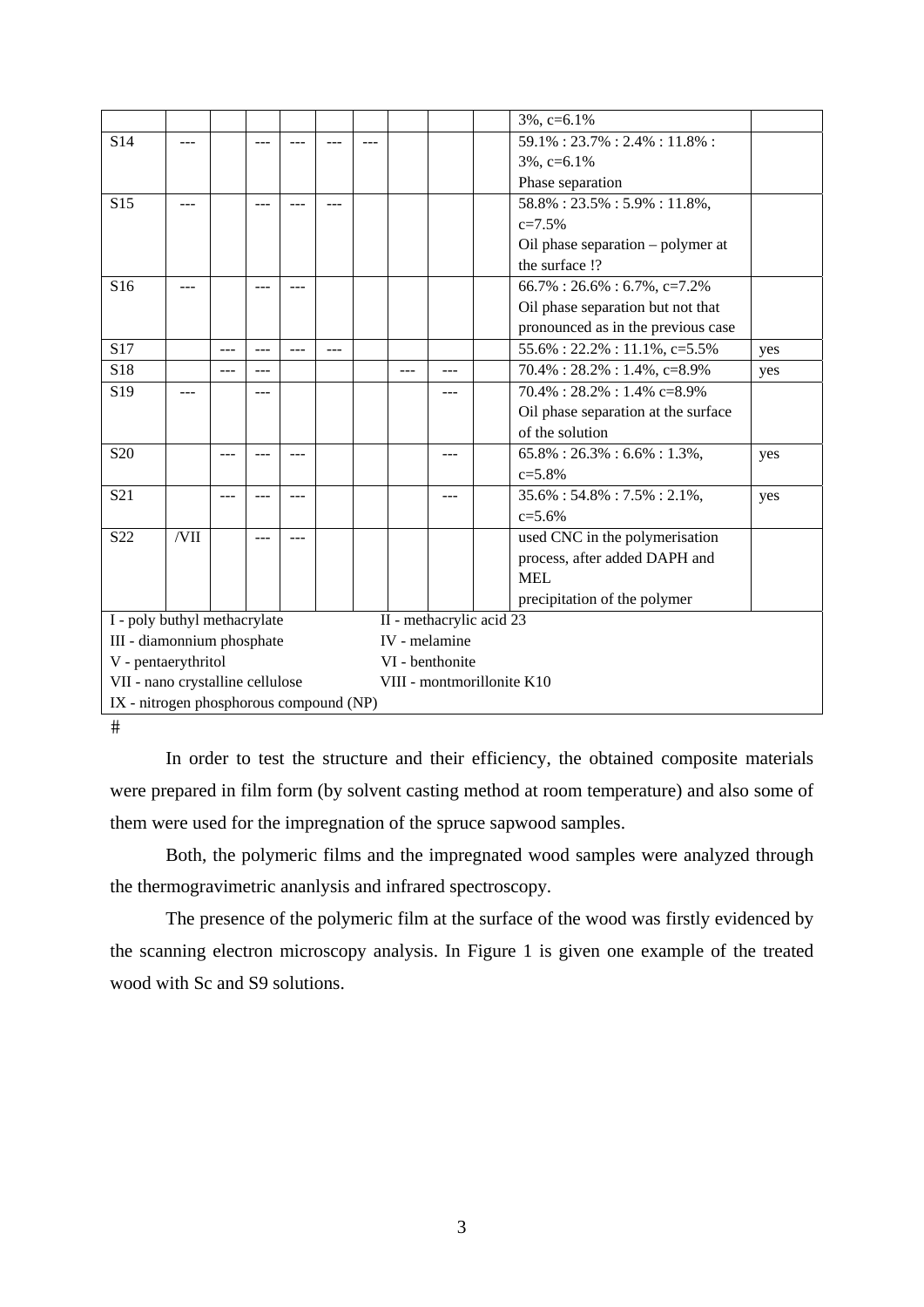

Figure 1. Scanning electron microscopy images of treated wood with the Sc (a) and S9 (b) solutions

Further, infrared spectroscopy was used in order to indicate the presence of the polymeric film at the surface of the wood samples. In Figure 2, the differences in the spectra of the untreated (reference) and treated wood samples can be observed, indicating the presence of the component materials present in the impregnating material.



Figure 2. FT-IR ATR spectra of reference wood and treated wood with different polymeric solutions

The preliminary results of the TG curves (Figure 3) indicate an increase of the residual mass at the end of the stage for the wood samples treated with the previous listed chemicals, from about 10% (residual mass) for the untreated wood sample up to about 30 % for the wood treated with S17. At the same time, the temperatures for the maximum rate loss for the decomposition process were changed according to the coating used.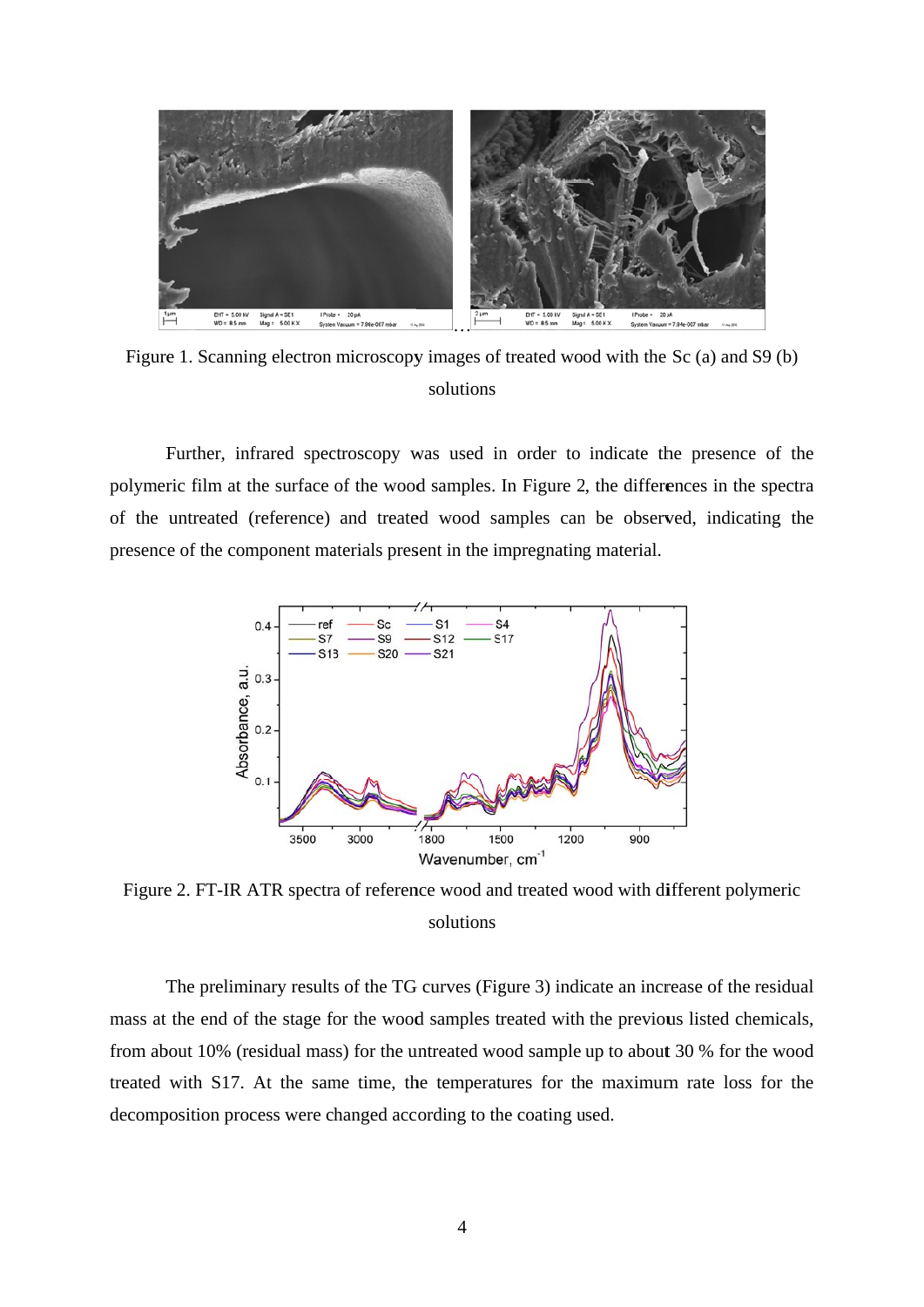

Figure 3. TG curves for the spruce wood impregnated with different solutions

Figure 3. TG curves for the spruce wood impregnated with different solutions<br>Preliminary results indicate that the obtained solutions increase the protection of wood against fire, but of course further analysis and other methods needs to be used in order to prove their efficiency.

## *Future collaboration with host institution*

My collaboration with the host institution, especially with Prof. Holger Militz, will continue also after this STSM trough future investigations concerning the synthesized materials during the COST FP1404 Action and also after the Action will end.

In the near future, we are also looking for new application project calls (national or H2020) in order to be able to continue the started investigations.

## *Projected publications / articles resulting or to results from the STSM*

We will prepare a presentation for a future COST meeting and also, if satisfactory results a co-authored manuscript might be written and sent for publication in a peer reviewed journal.

## *Other c comments*

During the period of my stay apart of the experiments, I had discussions on the STSM topic with colleagues from the Institute of Wood Biology and Wood Technology. The period